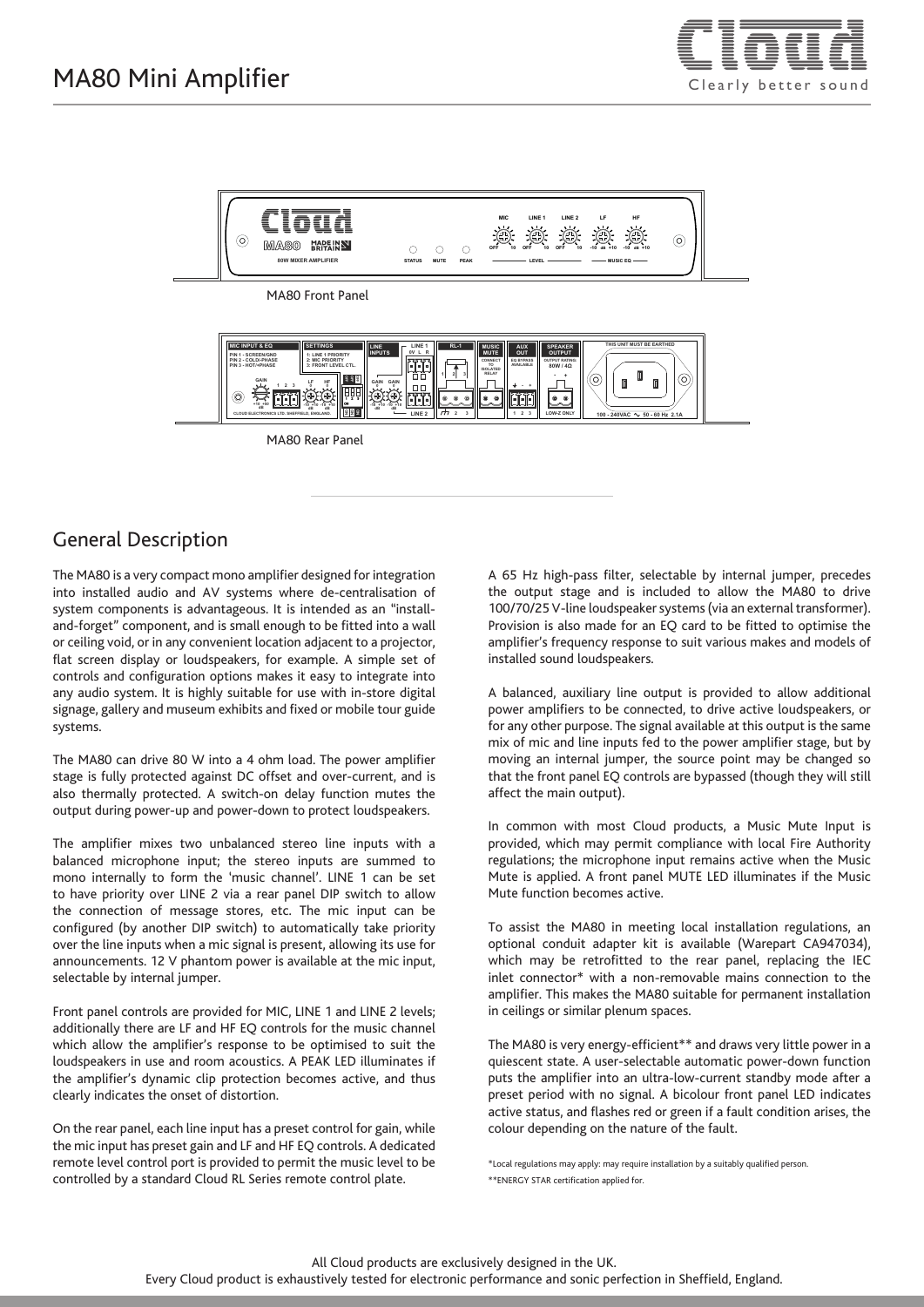

#### Key features

- Compact mono amplifier module for "install-and-forget" situations
- Two (unbalanced) stereo line inputs with individual sensitivity trims
- Electronically-balanced mic input with separate gain control
- Phantom power selectable by internal jumper
- Front panel control of music level and mic levels
- Front panel HF & LF EQ adjustments for music sources
- Rear panel HF & LF EQ adjustment for mic input
- Selectable MIC-over-LINE priority
- Selectable LINE 1-over-LINE 2 priority
- 80 W (4 ohms) power amplifier
- Optional EQ cards available to suit various popular installation loudspeakers
- Electronically-balanced auxiliary output
- Aux output source selectable pre- or post-EQ
- Remote level control port; compatible with Cloud RL Series plates
- Music Mute input; selectable N/O or N/C
- Automatic power-down function (user-selectable)
- Optional conduit adapter plate available: permits permanent mains connection
- Less than 1 W power consumption in sleep mode
- Convection cooled silent in operation
- Power requirements: 100 to 240 V AC, 50 to 60 Hz

#### Block Diagram

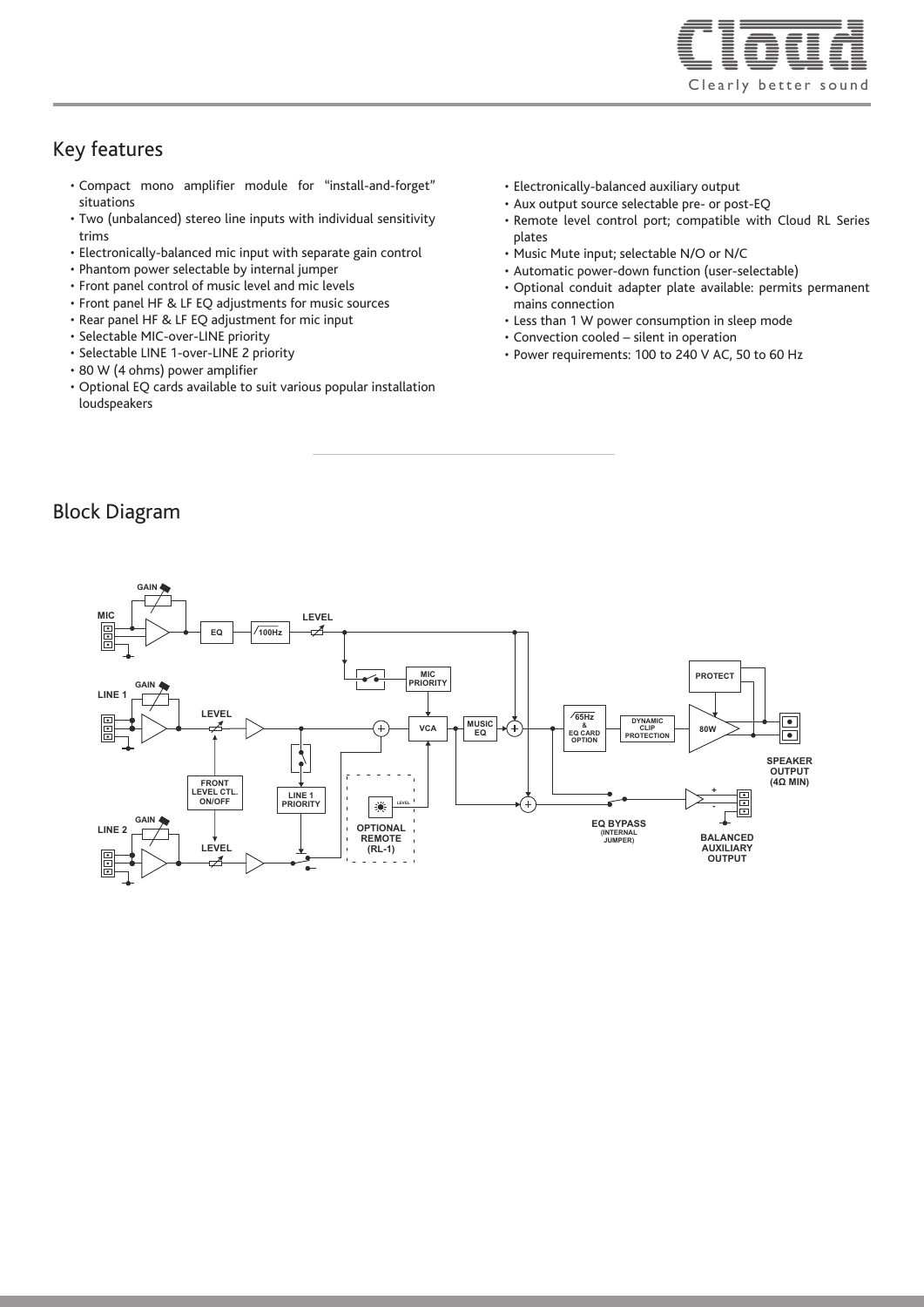

### System Example

Adding audio to digital signage with an MA80



Video displays used in digital signage systems do not normally incorporate loudspeakers, and if they do, audio quality is frequently poor due to size constraints. The system shown here uses an MA80 to improve the audio in a digital signage system. The compact size of the MA80 makes it practical to attach it by some simple means to the rear of the displays themselves.

The audio feed from the signage system is connected to Line Input 1, a source of background music is connected to Line Input 2 and Line 1 Priority is enabled. In this scenario, the background music plays continuously until a visitor approaches the digital signage system and triggers the PIR sensor. This initiates the replay of video and the accompanying audio, which automatically replaces the background music. When the video clip finishes, the background music resumes. An RL-1 remote level control plate could be installed in a location convenient to staff to permit easy adjustment of volume.

This is an example of an "install-and-forget" system; at the end of each day the MA80 would automatically enter its ultra-low power state once the audio feeds are stopped.

Two passive loudspeakers are shown, connected in parallel. Alternatively (or additionally), an active loudspeaker could be driven from the Auxiliary Output.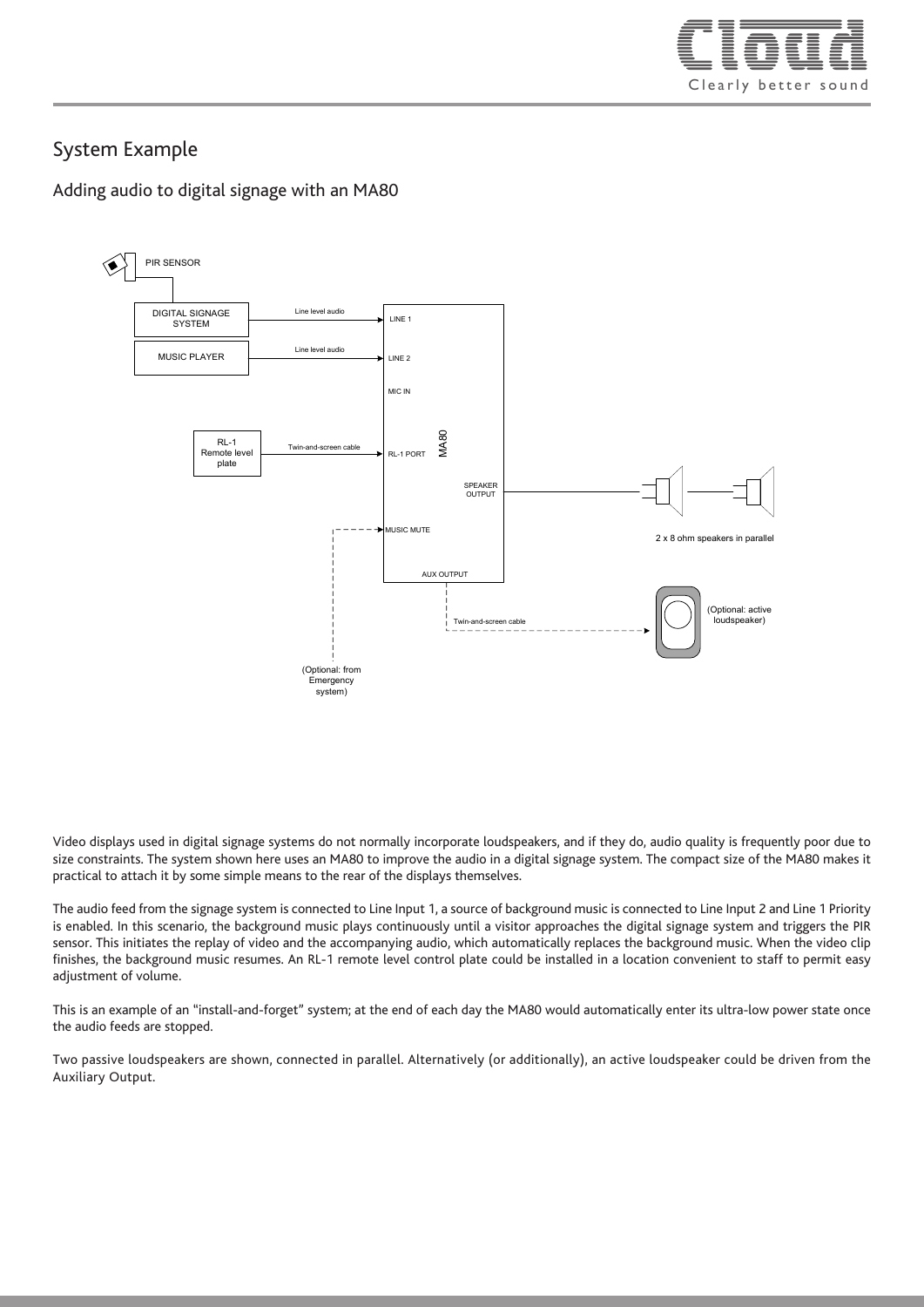

# Technical Specifications

| Line Inputs                                  |                                                                                                                                                        |                                                  |
|----------------------------------------------|--------------------------------------------------------------------------------------------------------------------------------------------------------|--------------------------------------------------|
| <b>Frequency Response</b>                    | ±1 dB, 20 Hz to 20 kHz                                                                                                                                 |                                                  |
| THD+N                                        | <0.05% (I kHz, full power, 22 kHz bandwidth)                                                                                                           |                                                  |
| Sensitivity                                  | -12 dBu (195 mV) to +8 dBu (2.0V)                                                                                                                      |                                                  |
| Input Gain Control                           | 20 dB range                                                                                                                                            |                                                  |
| Input Impedance                              | 47 kohms                                                                                                                                               |                                                  |
| Headroom                                     | 16dB                                                                                                                                                   |                                                  |
| Noise                                        | $< -95$ dB                                                                                                                                             |                                                  |
| Music Equalisation                           | LF: $\pm$ 10 dB @ 50 Hz, HF: $\pm$ 10 dB @ 10 kHz                                                                                                      |                                                  |
| Microphone Input                             |                                                                                                                                                        |                                                  |
| Frequency Response                           | -3 dB @ 100 Hz (filter) to 20 kHz +/-1 dB                                                                                                              |                                                  |
| THD+N                                        | <0.05% (I kHz, full power, 22 kHz bandwidth)                                                                                                           |                                                  |
| Gain                                         | 10 dB to 50 dB                                                                                                                                         |                                                  |
| Input Impedance                              | 2.7 kohms (balanced)                                                                                                                                   |                                                  |
| Headroom                                     | 16dB                                                                                                                                                   |                                                  |
| <b>Noise</b>                                 | EIN: -127 dB (22 kHz bandwidth, $Rs = 150$ ohms)                                                                                                       |                                                  |
| <b>Phantom Power</b>                         | +12V (internal jumper)                                                                                                                                 |                                                  |
| Mic Equalisation                             | LF: ±12 dB @ 100 Hz, HF: ±12 dB @ 5 kHz                                                                                                                |                                                  |
| Main Output                                  |                                                                                                                                                        |                                                  |
| Output Power (I kHz continuous<br>sine wave) | 80 W into 4 ohms. I kHz continuous sine wave                                                                                                           |                                                  |
| High Pass Filter                             | -3 dB @ 65 Hz (selectable by internal jumper)                                                                                                          |                                                  |
| <b>Auxiliary Output</b>                      |                                                                                                                                                        |                                                  |
| Max output level                             | 0 dBu (0.775 Vrms)                                                                                                                                     |                                                  |
| General                                      |                                                                                                                                                        |                                                  |
| Power Supply (internal)                      | Universal type, 100 V to 240 V, 50 to 60 Hz                                                                                                            |                                                  |
| Power consumption                            | Standby <sup>1</sup>                                                                                                                                   | 0.88 W, 7.35 VA                                  |
|                                              | Idle <sup>2</sup>                                                                                                                                      | 5.41 W, 13.39 VA                                 |
|                                              | 1/8th Power (4 ohms) <sup>3</sup>                                                                                                                      | 17.4 W, 31.75 VA                                 |
|                                              | 1/3rd Power (4 ohms) <sup>4</sup>                                                                                                                      | 30.4 W, 50.58 VA                                 |
| Heat Loss                                    | Standby <sup>1</sup>                                                                                                                                   | 3.2 KJ/hr (3.0 BTU/hr)                           |
|                                              | Idle <sup>2</sup>                                                                                                                                      | 19.5 KJ/hr (18.5 BTU/hr)                         |
|                                              | $1/8$ th Power (4 ohms) <sup>3</sup>                                                                                                                   | 26.3 KJ/hr (24.9 BTU/hr)                         |
|                                              | 1/3rd Power (4 ohms) <sup>4</sup>                                                                                                                      | 27.0 KJ/hr (25.6 BTU/hr)                         |
| Amplifier protection                         | Fixed level signal limiter. Protection against DC, PSU overcurrent, amplifier overcurrent, over-temperature.<br>Resettable internal breaker (no fuses) |                                                  |
| Cooling                                      | Natural convection                                                                                                                                     |                                                  |
| <b>Dimensions</b>                            | Net                                                                                                                                                    | 260 mm x 41 mm x 180 mm, 10.24" x 1.61" x 7.09"  |
| $(w \times h \times d)$                      | Shipping                                                                                                                                               | 400 mm x 145 mm x 255 mm, 15.75" x 5.71" x 10.0" |
| Weight                                       | Net                                                                                                                                                    | 1.35 kg                                          |
|                                              | Shipping                                                                                                                                               | 2.05 kg                                          |

Notes re Power Consumption and Heat Loss measurements: All measurements at 230 VAC 50 Hz power input

- 1. Standby: amplifier in standby state (**STATUS** LED steady red)
- 2. Idle: amplifier not in standby state (**STATUS** LED steady green), but no audio output
- 3. 1/8<sup>th</sup>. Power: constant sound level at 10 W output (audio mainly clean, only occasional clipping)
- 4. 1/3<sup>rd</sup>. Power: constant sound level at 27 W output (audio beginning to become compressed, limited or heavily clipped)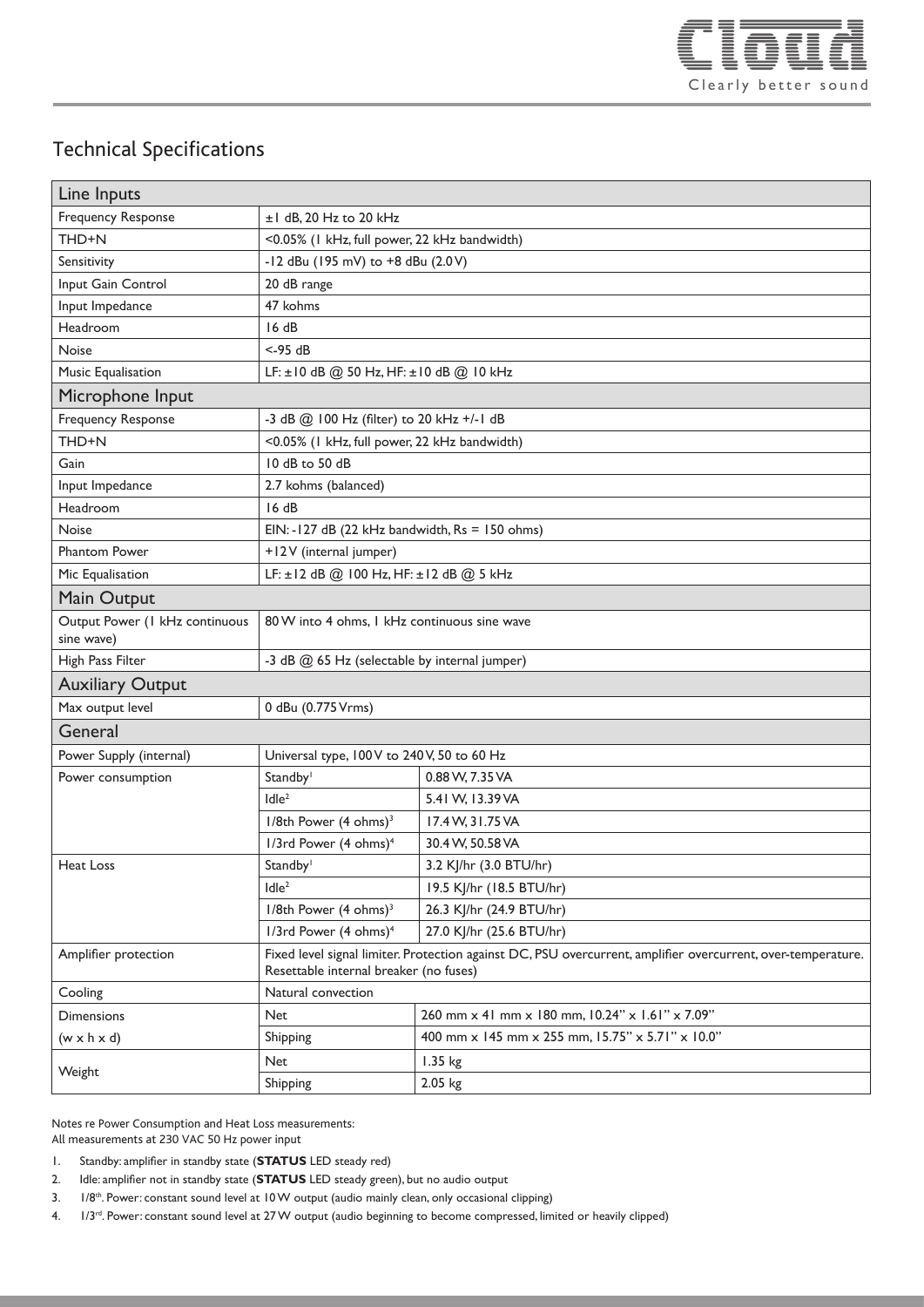

### Dimensions: MA80





Shown fitted with optional conduit adaptor

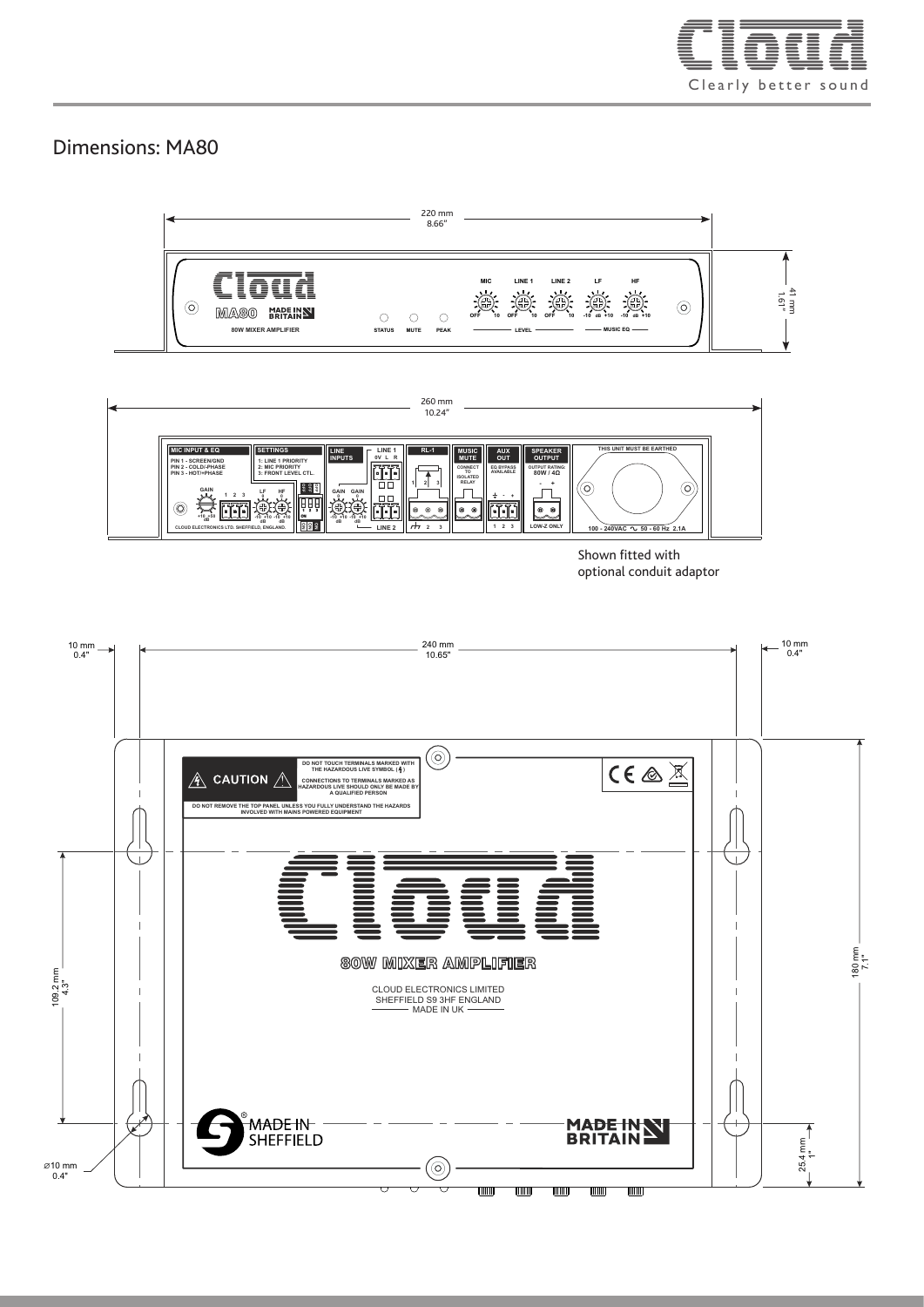

#### Performance Graphs

#### Audio Precision 08/09/18 13:14:22 Music EQ



Frequency response of Music EQ (front panel) applied to line input.  $\textsf{Load} = \textsf{8ohm}$ 3 1 Black Solid 1 Anlr.Ample Left 1 Anlr.Ample Left 1 Anlr.Ample Left 1 Anlr.Ample Left 1 Anlr.Ample Left 1 An

Line Frequency Response



Frequency Response of Line input under 3 different load conditions. 4ohm, 8ohm & 16ohm (from bottom to top) (8ohm is flat)

#### Line THD vs Power



THD+N (%) vs Output Power (W) into a 4ohm load. 1kHz sine wave input 20 - 22kHz analyser signal bandwidth



Mic input frequency response, including the rear panel Mic EQ response. Load 8 ohm, middle is flat (MIC LF / HF set to 0) 100 Hz HPF evident